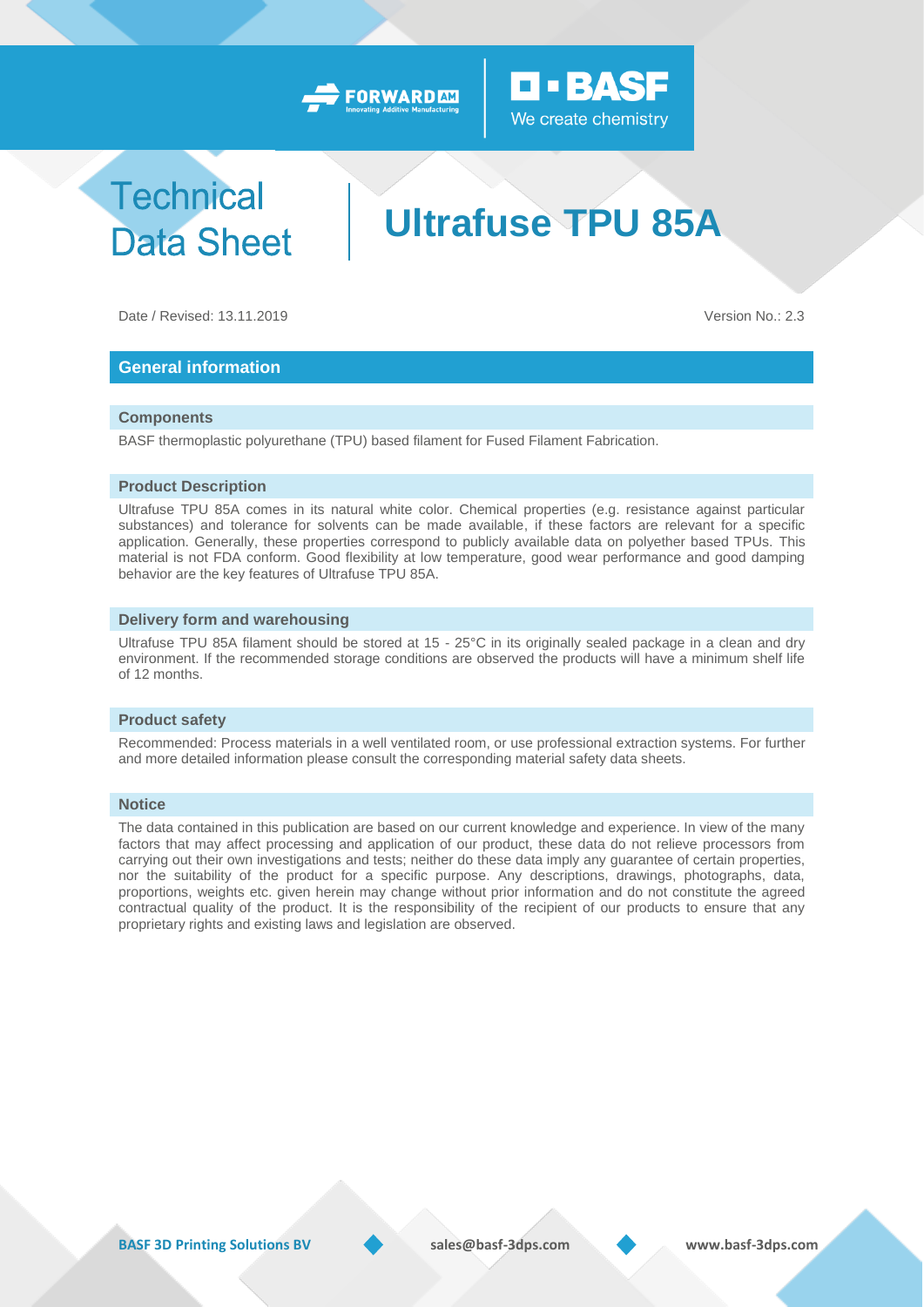| <b>Recommended 3D-Print processing parameters</b> |                               |  |  |
|---------------------------------------------------|-------------------------------|--|--|
| Nozzle Temperature                                | $200 - 220$ °C / 392 - 428 °F |  |  |
| <b>Build Chamber Temperature</b>                  |                               |  |  |
| <b>Bed Temperature</b>                            | 40 °C / 104 °F                |  |  |
| <b>Bed Material</b>                               | Glass                         |  |  |
| Nozzle Diameter                                   | $\geq 0.4$ mm                 |  |  |
| <b>Print Speed</b>                                | $15 - 40$ mm/s                |  |  |

| <b>Drying Recommendations</b>                                                               |                                                                                                                                                             |  |  |
|---------------------------------------------------------------------------------------------|-------------------------------------------------------------------------------------------------------------------------------------------------------------|--|--|
| Drying recommendations to<br>ensure printability                                            | Ultrafuse TPU 85A can be printed without drying. In order to avoid<br>stringing please dry the filament at 70 °C in a hot air dryer between 2 to 8<br>hours |  |  |
| Optimum drying recommendations<br>for best mechanical part properties                       | 80 °C in a vacuum oven for at least 5 hours                                                                                                                 |  |  |
| Please note: To ensure constant material properties the material should always be kept dry. |                                                                                                                                                             |  |  |

| <b>General Properties</b>          |                                                  | Standard   |
|------------------------------------|--------------------------------------------------|------------|
| Printed Part Density (conditioned) | 1082 kg/m <sup>3</sup> / 67.5 lb/ft <sup>3</sup> | ISO 1183-1 |
|                                    |                                                  |            |

| <b>Thermal Properties</b>           |                                                   | Standard        |
|-------------------------------------|---------------------------------------------------|-----------------|
| <b>Glass Transition Temperature</b> | $-44 °C$ / $-47 °F$                               | ISO 11357-2     |
| Melt Volume Rate                    | 14.8 cm3/10 min / 0.9 in3/10 min (190 °C, 3.8 kg) | <b>ISO 1133</b> |

| <b>General Mechanical Properties</b> |                                            | <b>Standard</b> |
|--------------------------------------|--------------------------------------------|-----------------|
| Compression Set at 23 °C, 72 h       | 26%                                        | <b>ISO 815</b>  |
| Compression Set at 70 °C, 24 h       | 52%                                        | <b>ISO 1133</b> |
| <b>Abrasion Resistance</b>           | 82 mm <sup>3</sup> / 0.005 in <sup>3</sup> | <b>ISO 4649</b> |
| Shore A Hardness (3 s)               | 90                                         | ISO 7619-1      |
| Shore D Hardness (15 s)              | 37                                         | ISO 7619-1      |